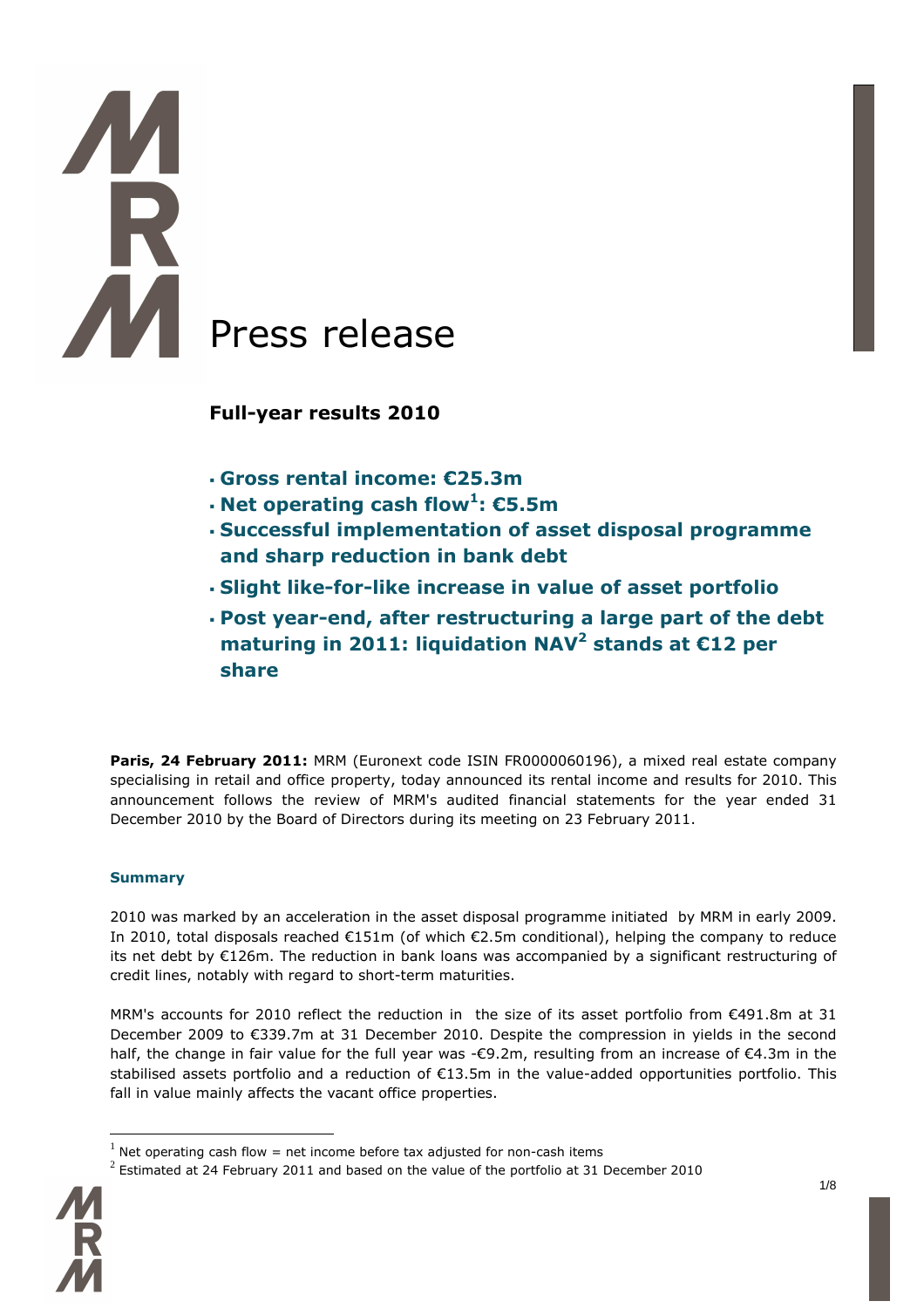Considering the disposals made, MRM's gross rental revenue fell 16.6% to €25.3m. On a like-for-like basis<sup>3</sup>, however, rental income held up well, falling just by 2.5%. MRM recorded current operating income of €16.0m, vs €19.4m in 2009. Benefiting from a further reduction in the net cost of debt, and despite asset disposals made in 2010, MRM recorded a positive net operating cash flow<sup>1</sup> of €5.5m vs €6.7m in 2009.

Capital expenditures on assets under management amounted to  $\epsilon$ 11.1m in 2010, reflecting the selective implementation of programmes to enhance the valuation of the asset portfolio. As the value<sup>4</sup> of the portfolio and the amount of bank loans fell in relatively similar proportions during the year, the consolidated LTV ratio (ratio of bank loans to appraisal value) improved slightly to 79.9% vs 80.2% at the end of 2009. On the other hand, liquidation NAV fell from €10.7 per share at the end of 2009 to €5.4 per share at the end of 2010.

On 17 February 2011, the Group signed a restructuring agreement on a €83.6m credit line maturing on 27 September 2011. This agreement leads to an increase in liquidation NAV<sup>2</sup> to  $\epsilon$ 12 per share from €5.4 at year-end 2010 and cut the consolidated LTV ratio<sup>2</sup> to 71.6% from 79.9% at year-end 2010.

# **Evolution of the portfolio**

At 31 December 2010, the value<sup>4</sup> of MRM's portfolio was  $\epsilon$ 339.7m, up 0.6% like-for-like, that is to say compared with the value at 31 December 2009 adjusted for assets sold in 2010.

As part of the disposal plan initiated at the beginning of 2009, MRM completed sales in 2010 for a total price excluding transfer taxes of €151m (of which €2.5m conditional). These sales involved four freehold properties being operated as Pizza Hut restaurants in the Paris region, two stand alone retail properties (one in Brétigny-sur-Orge, the other in Angoulême), three office properties (located in Nanterre, in Clichy-la-Garenne and in Levallois-Perret) and the Marques Avenue A6 factory outlet centre in Corbeil-Essonnes.

In a continuation of MRM's selective and phased approach to its value-enhancement programmes, the Group's capex in 2010 was limited to  $E11.1m$ . This amount includes the acquisition of a 1,100 sqm unit in the Carrefour Ecole-Valentin shopping centre in Besançon for €2.4m excluding transfer taxes. This acquisition was made in connection with the projected extension of the shopping center. The change in the portfolio's fair value, amounted to  $-\epsilon$ 9.2m at the end of December 2010. The  $\epsilon$ 4.3m increase in the value of MRM's portfolio of stabilised assets was not enough to offset the decline in value recorded by certain vacant office assets .

At 31 December 2010, the 15 office properties located in the Paris region represented 58% of the value of MRM's asset portfolio, with the retail properties located in the Paris region and provinces accounting for the remaining 42%. The portfolio represented a total area of 171,956 sqm, comprising 87,741 sqm of offices and 84,215 sqm of retail properties.

Savills (retail) and including held-for-sale assets recognised in accordance with IFRS



 $^3$  Compared with 2009, adjusted for asset disposals

<sup>4</sup> Value excluding transfer taxes, based on appraisals as of 31 December 2010 performed by Catella (offices) and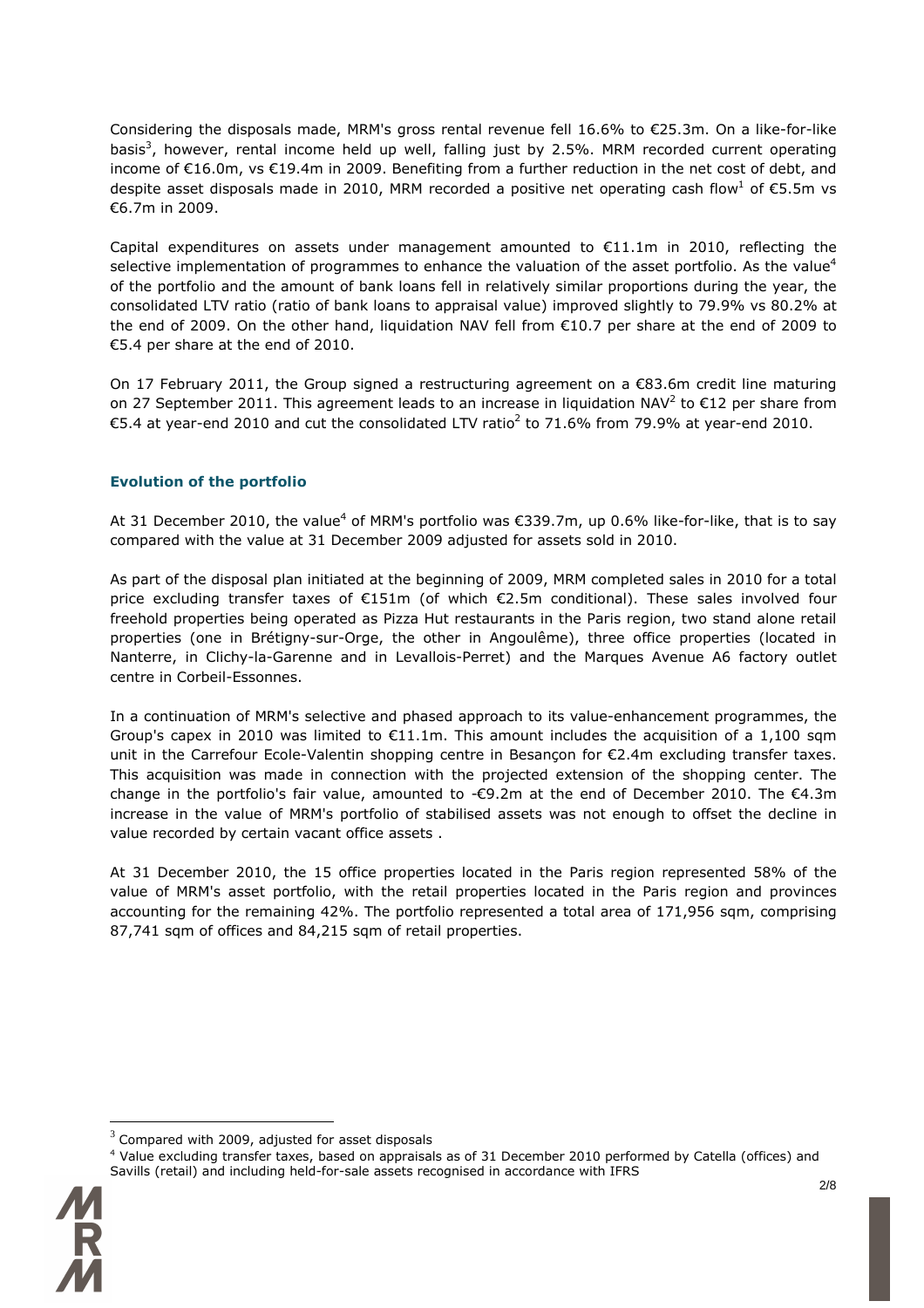| Appraisal value <sup>4</sup> (excluding transfer<br><b>taxes)</b> in €m at $31.12.2010$ | <b>Offices</b> | Retail | <b>Total MRM</b> |
|-----------------------------------------------------------------------------------------|----------------|--------|------------------|
| Stabilised assets                                                                       | 116.6          | 102.0  | 218.6            |
| Assets with value-added opportunities                                                   | 80.8           | 40.4   | 121.1            |
| <b>Total MRM</b>                                                                        | 197.3          | 142.4  | 339.7            |

Stabilised assets now represent 64% of the total portfolio, vs 75% at 31 December 2009, with assets with value-added opportunities making up the remaining 36%, compared with 25% at 31 December 2009. This is due to the asset disposal programme, which mainly concerned the stabilised assets, where value-enhancing programmes had been completed.

# **Operations**

## **Office portfolio**

The stabilised office portfolio represented net annualised rental income<sup>5</sup> of  $\epsilon$ 8.4m at 1 January 2011, up 5.6% compared with 1 January 2010. This increase was due to the positive effect of rent indexation and the signing of new leases<sup>6</sup>. In 2010, 5 leases<sup>6</sup> relating to multi-occupation areas within properties were signed for an annual rental income of €0.4m. The occupancy rate for this subportfolio was maintained at 95% at 31 December 2010.

In 2010, as part of MRM's selective and phased approach to capital expenditures, €4.6m was invested in programmes relating to offices with value-added opportunities. These involved the completion of phase I of the redevelopment of the 10,800 sqm Nova building in La Garenne-Colombes (92), which has received the NF Tertiary Building – HQE® (High Environmental Quality) certification for the programme and design. During 2010, 13 leases<sup>6</sup> were signed for a total of  $\epsilon$ 1.8m. The occupancy rate for the portfolio of offices with value-added opportunities was 15% at 31 December 2010.

# **Retail portfolio**

The stabilised retail portfolio represented net annualised rental income<sup>5</sup> of €6.7m at 1 January 2011, down 3.1% compared with 1 January 2010 adjusted for disposals in 2010. This decrease stemmed from tenant departures. In 2010, 8 leases<sup>6</sup> were signed for an annual rental income of  $\epsilon$ 0.5m. The occupancy rate of the stabilised retail portfolio remained high, at 94% on 31 December 2010.

The occupancy rate for the portfolio of retail assets with value-added opportunities, which still have potential for value-enhancement, was 84% at 31 December 2010. Investments of €4.3m made in 2010 mainly concerned the partial redevelopment of the Galerie du Palais (37), a 7,000 sqm shopping centre in the city-centre of Tours. The first phase of work involving 2,000 sqm of floor space has been completed, including the opening of two retail spaces in the front part of the mall and the modernization of the frontage. In December 2010, MRM acquired a 1,100 sqm unit in the Carrefour Ecole-Valentin shopping centre in Besançon (25), rented to Cafétéria Casino, at a price of €2.4m excluding transfer taxes. The Group now owns the entire mall adjacent to the Carrefour hypermarket. This represents a retail area of 4,000 sqm divided into 32 fully let stores. In 2010, 7 leases<sup>6</sup> were signed for the retail assets with value-added opportunities, representing an annual rental income of €0.5m. The net annualised rental<sup>5</sup> income amounted to €1.8m on 1 January 2011.

<sup>&</sup>lt;sup>6</sup> New leases or leases renegotiated on improved terms



<sup>&</sup>lt;sup>5</sup> Excluding taxes, charges, rent-free periods and improvements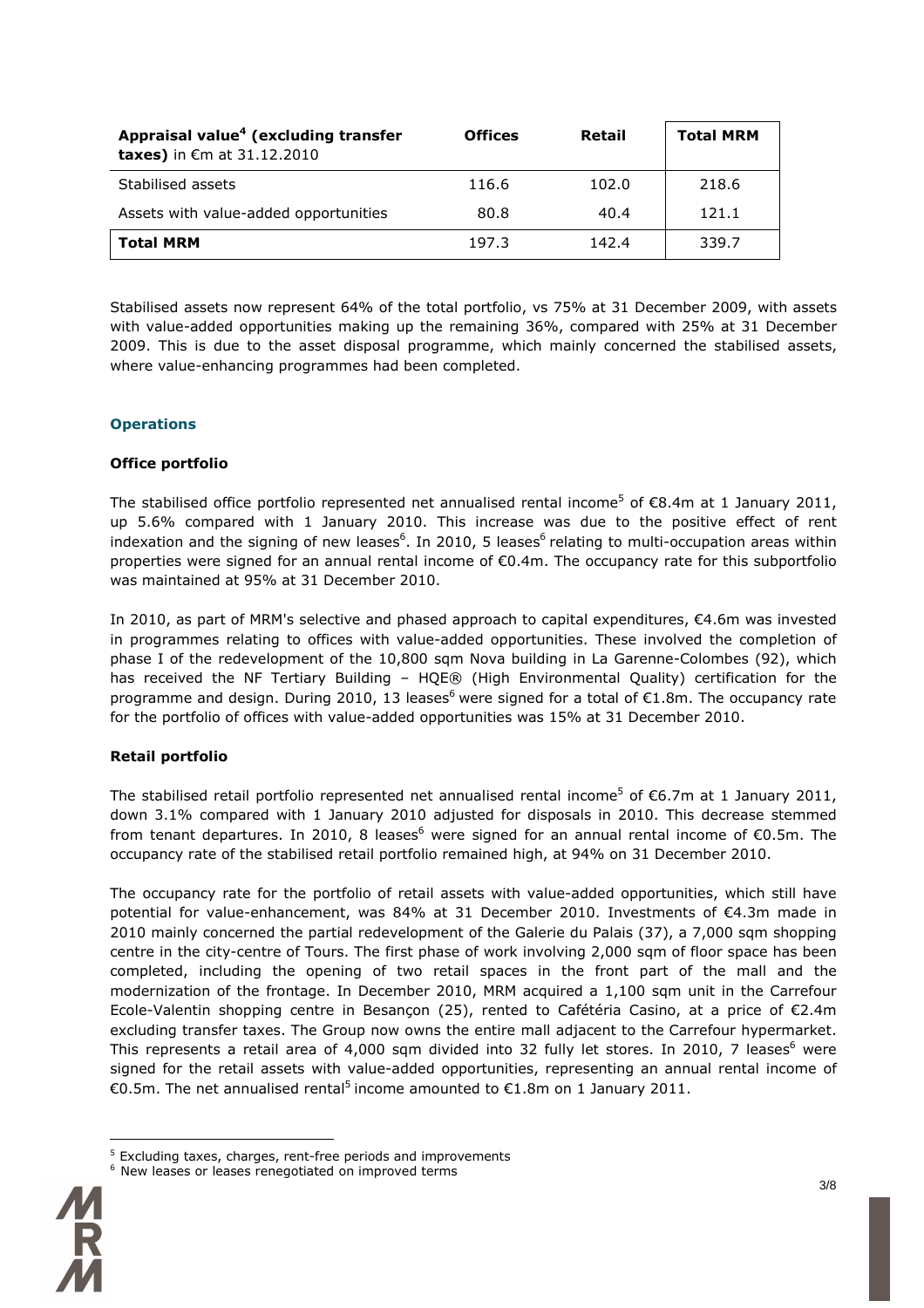### **Rental income and 2010 results**

MRM achieved consolidated revenues of €25.3m in 2010, with office properties accounting for 50% of gross rental income, and retail properties the other 50%. The 16.6% decline in consolidated revenues compared with 2009 mainly reflects the major disposal programme implemented in 2010. On a likefor-like basis<sup>3</sup>, 2010 annual consolidated revenues were down by just 2.5% compared with 2009.

Revenues from offices fell by 3.1%, mainly because of revised rents for two leases at Rueil-Malmaison and Puteaux, following their early renewal for a fixed period of 7 years, and tenant removals. The impact of new leases<sup>6</sup> coming into effect only partly offsets the freeing up of some rental space, including that in the Solis building in Les Ulis in May 2010.

Rental income from retail assets fell by 2.0%, because of the negative impact of indexing and the freeing up of rental space, notably in Tours in order to carry out the refurbishment of the Galerie du Palais. These impacts were only partly offset by new leases<sup>6</sup> coming into effect.

| <b>IFRS simplified income statement</b> | 2010   | 2009   | Change               |
|-----------------------------------------|--------|--------|----------------------|
| €m                                      |        |        | 2010/09              |
| <b>Gross rental income</b>              | 25.3   | 30.4   | $-17\%$ <sup>*</sup> |
| of which Offices                        | 12.7   | 16.2   |                      |
| of which Retail                         | 12.6   | 14.2   |                      |
| Non-recovered property expenses         | (2.6)  | (3.4)  |                      |
| Net rental income                       | 22.7   | 26.9   | $-16%$               |
| Current operating income and            | (6.7)  | (7.5)  | $-10%$               |
| expenses                                |        |        |                      |
| <b>Current operating income</b>         | 16.0   | 19.4   | $-18%$               |
| Net book value of assets disposed       | (12.1) | (2.0)  |                      |
| Change in fair value of investment      | (9.2)  | (37.1) |                      |
| properties                              |        |        |                      |
| Other operating income and expenses     | 0.5    | 1.2    |                      |
| <b>Operating income</b>                 | (4.9)  | (18.4) |                      |
| Net cost of debt                        | (10.4) | (13.2) | $-21%$               |
| Other financial expenses                | (3.2)  | (2.2)  |                      |
| Net income before tax                   | (18.5) | (33.8) |                      |
| Tax                                     | (0.1)  | (0.1)  |                      |
| <b>Consolidated net income</b>          | (18.6) | (34.0) |                      |
| Net earnings per share $(\epsilon)$     | (5.34  | (9.76) |                      |

*\** Or -2.5% like-for-like

Rental income net of non-recovered expenses amounted to €22.7m in 2010.

Current operating income and expenses fell by 10%, from €7.5m in 2009 to €6.7m in 2010. Given the lower rental income, current operating income fell by 18% to €16.0m vs €19.4m in 2009.

After allowing for the (non cash) charge of €12.1m relating to the disposal of assets, the change in the fair value of the portfolio (- $\epsilon$ 9.2m) and other non current operating income and expenses (+ $\epsilon$ 0.5m), operating income amounted to -€4.9m vs -€18.4m in 2009 as MRM recorded a significant reduction to the fair value of its assets in 2009 ( $-\epsilon$ 37.1m).

Against a backdrop of still low interest rates and given the significant reduction in bank borrowings, the net cost of MRM's debt, which amounted to €13.2m in 2009, fell still further to €10.4m. All in all, the full-year net income for 2010 amounted to a loss of €18.6m (-€5.34 per share) compared with a loss of -€34.0m in 2009.

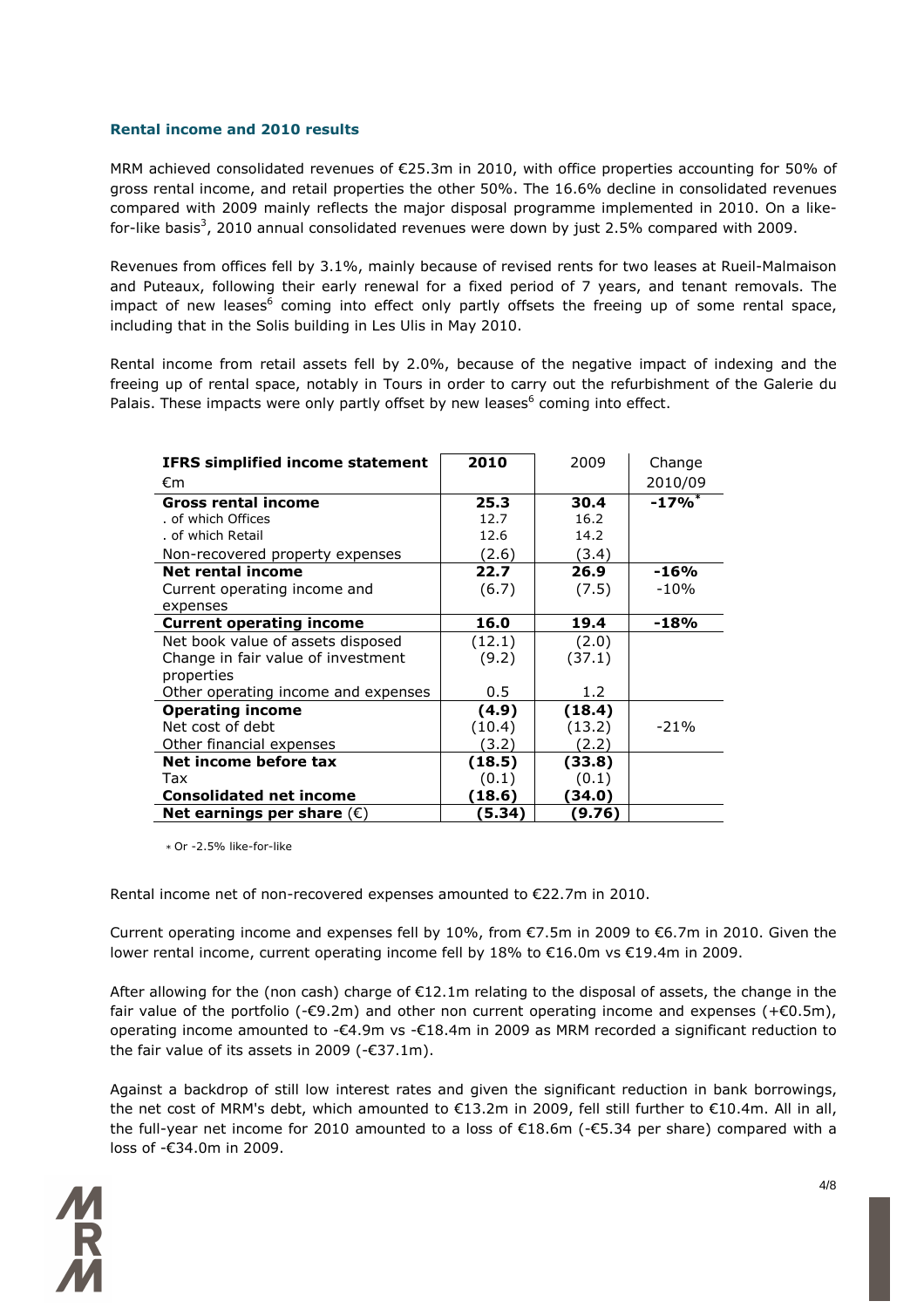### **Net operating cash flow<sup>1</sup>**

Despite the fall in rental income caused by disposals made, the net operating cash flow<sup>1</sup> was positive in 2010, standing at €5.5m vs €6.7m for 2009, thanks to the reduction in operating costs and in net financial expenses.

| Net operating cash flow<br>€m | 2010   | 2009   | Change<br>2010/09 |
|-------------------------------|--------|--------|-------------------|
| Net rental income             | 22.7   | 26.9   | $-16%$            |
| Other operating income        | 0.6    | 1.6    |                   |
| Operating expenses            | (6.5)  | (7.4)  |                   |
| Other operating charges       | (0.1)  | (0.4)  |                   |
| <b>Gross operating income</b> | 16.7   | 20.7   | $-19%$            |
| Net cost of debt              | (11.2) | (14.0) | $-20%$            |
| Net operating cash flow       | 5.5    | 6.7    | $-17%$            |

### **Balance sheet, cash position and NAV**

In April 2010, MRM carried out a major refinancing by setting up a new €91.2m loan that the Group used to repay bank borrowings of €93.7m due in April 2010. The new loan, backed by a portfolio of retail assets, comprises a tranche of €85.8m due in 2015 and a tranche of €5.4m due in 2011. The latter was reduced to €4.5m at 31 December 2010.

At the end of June 2010, the disposal of a company owning two office assets in Clichy-la-Garenne (92) and Levallois-Perret (92), valued at €39.5m, enabled MRM to repay a bank loan falling due in August 2010 while also contributing to its cash requirements.

At the end of July 2010, MRM sold the 10,600 sqm Crysalis office property in Nanterre (92) for €49.2m excluding transfer taxes. Allocated to repaying a credit line due in 2012, the income from this sale, for a price above the appraisal value, enabled MRM to continue to reduce its bank borrowings substantially.

In December 2010, MRM sold Marques Avenue A6, the 13,200 sqm brand centre in Corbeil-Essonnes (91), Sud-Francilien, for €50m excluding transfer taxes, of which €2.5m conditional. Apart from contributing to MRM's cash requirements, the income from the disposal enabled the Group to repay the bank loans backed by the asset sold, i.e. €35.6m.

The disposals made in 2010 thus enabled the Group to reduce its bank loans to  $\epsilon$ 271.3m at 31 December 2010 vs €394.6m at 31 December 2009. Bank loans represented 79.9% of appraisal value at 31 December 2010. The average margin on this debt is 142 basis points (excluding setup costs). It is fully hedged by financial instruments of the cap type. MRM also benefits from a  $\epsilon$ 54m bond, maturing in 2013.

The reduction in assets held for sale from €204.6m at 31 December 2009 to €71.8m at 31 December 2010 reflects the successful implementation of the asset disposal plan launched in 2009.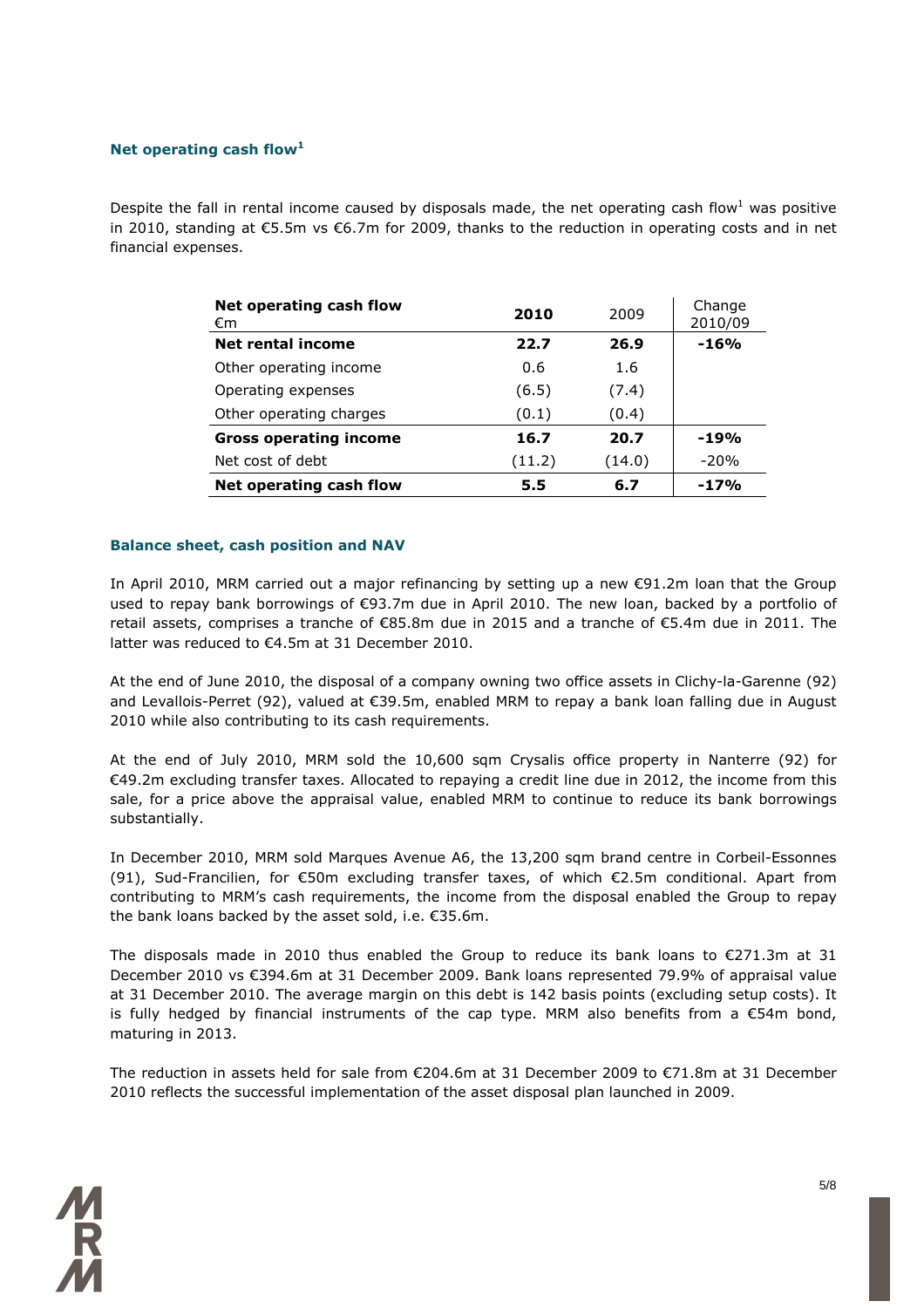| <b>IFRS simplified balance sheet</b><br>€m | 31.12.2010 | 31.12.2009 |
|--------------------------------------------|------------|------------|
| Investment properties                      | 267.9      | 287.3      |
| Assets held for sale                       | 71.8       | 204.6      |
| Current receivables/assets                 | 17.1       | 18.4       |
| Cash and cash equivalents                  | 12.2       | 9.5        |
| <b>Total assets</b>                        | 369.0      | 519.7      |
| Equity                                     | 18.8       | 37.4       |
| Issued bonds                               | 54.0       | 54.0       |
| Bank loans                                 | 271.3      | 394.6      |
| Other debts/liabilities                    | 24.9       | 33.7       |
| <b>Total equity and liabilities</b>        | 369.0      | 519.7      |

Capex in 2010 amounted to  $E11.1m$ . On the assets side, the Group's net cash position increased to €12.2m at 31 December 2010 vs €9.5m one year earlier.

At 31 December 2010, the liquidation NAV was €5.4 share and the replacement NAV €10.9 per share.

| Net asset value           | 31.12.2010 | 31.12.2009 |  |
|---------------------------|------------|------------|--|
| Liquidation NAV per share | €5.4       | €10.7      |  |
| Replacement NAV per share | €10.9      | €18.1      |  |

## **Recent events and outlook**

2010 unfolded in accordance with the priorities set in 2009. The disposal programme picked up momentum. Disposals<sup>7</sup> made in 2010 amounted to  $\epsilon$ 151m (of which  $\epsilon$ 2.5m conditional). Total net cash of  $E17.4$ m was generated by these disposals and MRM's net debt was reduced by  $E126$ m during the year.

On 17 February 2011, the Group and its banking partner signed an agreement to restructure a credit line maturing on 27 September 2011, which amounted to €83.6m at 31 December 2010. This credit line is backed by a portfolio of five office properties.

Following this agreement, two credit lines were set up. The first, totalling €49.5m, will mature at the end of 2013. The second, worth €10m, was subject to a €4m repayment upon signing, with repayment of the remaining €6m spread over three years. The agreement, which provides for the sale of the five assets by the end of 2013, includes a provision for the bank to share in the proceeds from the disposals.

The agreement also provides for an additional credit line to be made available to finance works remaining to be carried out on some assets, notably the completion of the redevelopment of the Nova building in La Garenne-Colombes (92).



 $7$  A list of disposals is provided in the appendix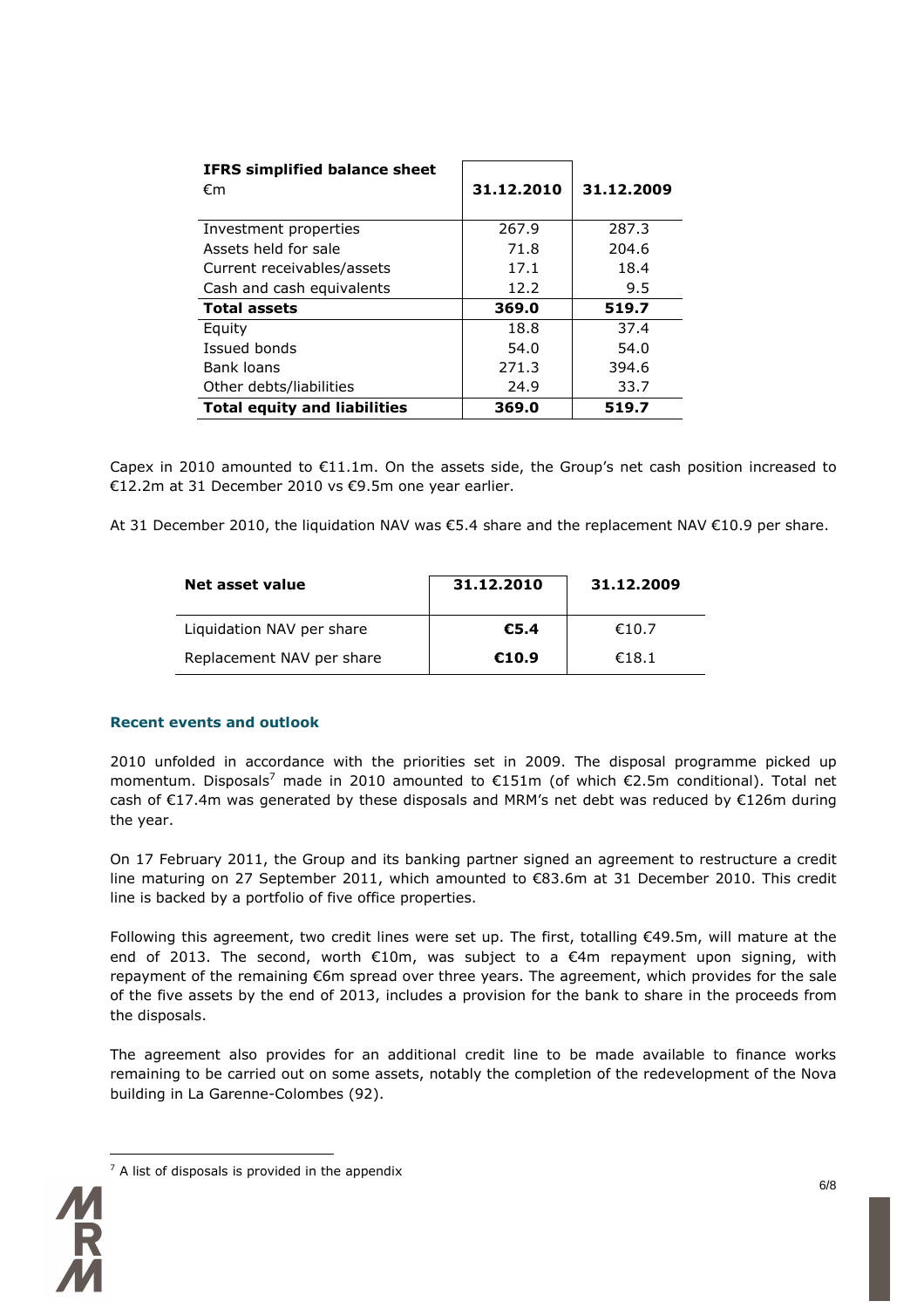Following this agreement, the value of MRM's bank loans maturing in 2011 fell from €114.6m on 31 December 2010 to €31.8m. The total amount of bank loans was reduced from €271.3m on 31 December 2010 to €243.1m. This restructuring agreement had the effect of increasing liquidation NAV<sup>2</sup> from  $\epsilon$ 5.4 per share at 31 December 2010 to  $\epsilon$ 12 per share.

MRM will continue its selective investment policy. Capex planned for 2011 includes the following:

- phase II of the work on the 10,800 sqm Nova office building in La Garenne-Colombes (92), mainly involving interior refitting of the premises;
- works to adapt Solis building to the needs of the tenant following the signing of a lease with a firm 6 year period in December 2010 for the entire building, a mixed offices/warehouse surface of 10,700 sqm in Les Ulis (91); the office surface area will be increased by 2,300 sqm by refitting areas currently used for warehousing and by building an additional 1,200 sqm; the tenant is scheduled to move in during the fourth quarter of 2011.

The Group will also continue working to the letting of vacant office spaces that have already been renovated.

Jacques Blanchard, Chairman and Chief Executive Officer of MRM, commented: *"While achieving a number of milestones in the management of our property portfolio, we successfully carried out the plan to adjust our operations which we initiated at the end of 2008. In particular, we managed to complete in parallel an ambitious disposal programme and the overhauling of our short-term bank debt. The recent agreement to restructure our debt maturing in September 2011 has put the reduction in our net debt at €154 million since year-end 2009 and restored our liquidation NAV to €12 per share. We now have a far healthier balance sheet that will allow us to consider confidently several options for the future, including a recapitalisation of MRM. In the short term, our priority is to complete our plans to enhance the value of certain of our assets".*

## **Calendar**

Revenues for the 1st quarter of 2011 are due on 12 May 2011 before market opening.

### **About MRM**

A listed real estate investment company, MRM owns a mixed portfolio of office and retail properties comprising both stabilised assets and value-added opportunities. Its portfolio has been built up gradually since the second half of 2007 with the contribution of properties from Dynamique Bureaux and Commerces Rendement, two investment companies created and managed by CB Richard Ellis Investors, and acquisitions carried out directly by its subsidiaries. MRM's real estate operations are managed by CB Richard Ellis Investors. MRM is listed in Compartment C of Euronext Paris (Bloomberg code: MRM:FP – Reuters code: MRM.PA).

### **For more information:**

MRM DDB Financial 65/67, avenue des Champs-Elysées 55, rue d'Amsterdam 75008 Paris 75008 Paris France **France France** T +33 (0)1 58 62 55 55 T +33 (0)1 53 32 61 51 relation finances@mrminvest.com isabelle.laurent@ddbfinancial.fr

### **Website: www.mrminvest.com**

Isabelle Laurent